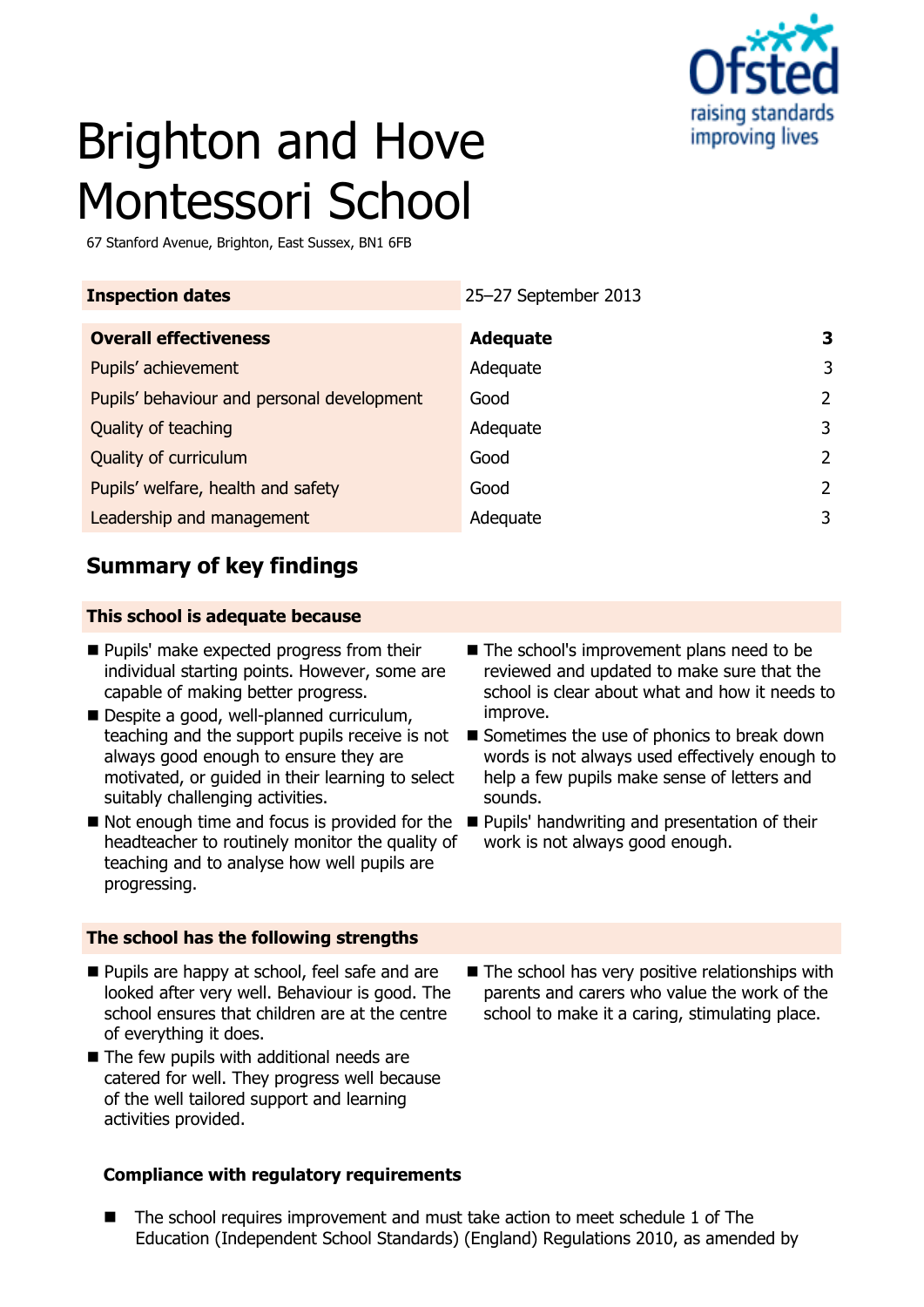The Education (Independent School Standards) (England) (Amendment) Regulations 2012 ('the independent school standards') and associated requirements.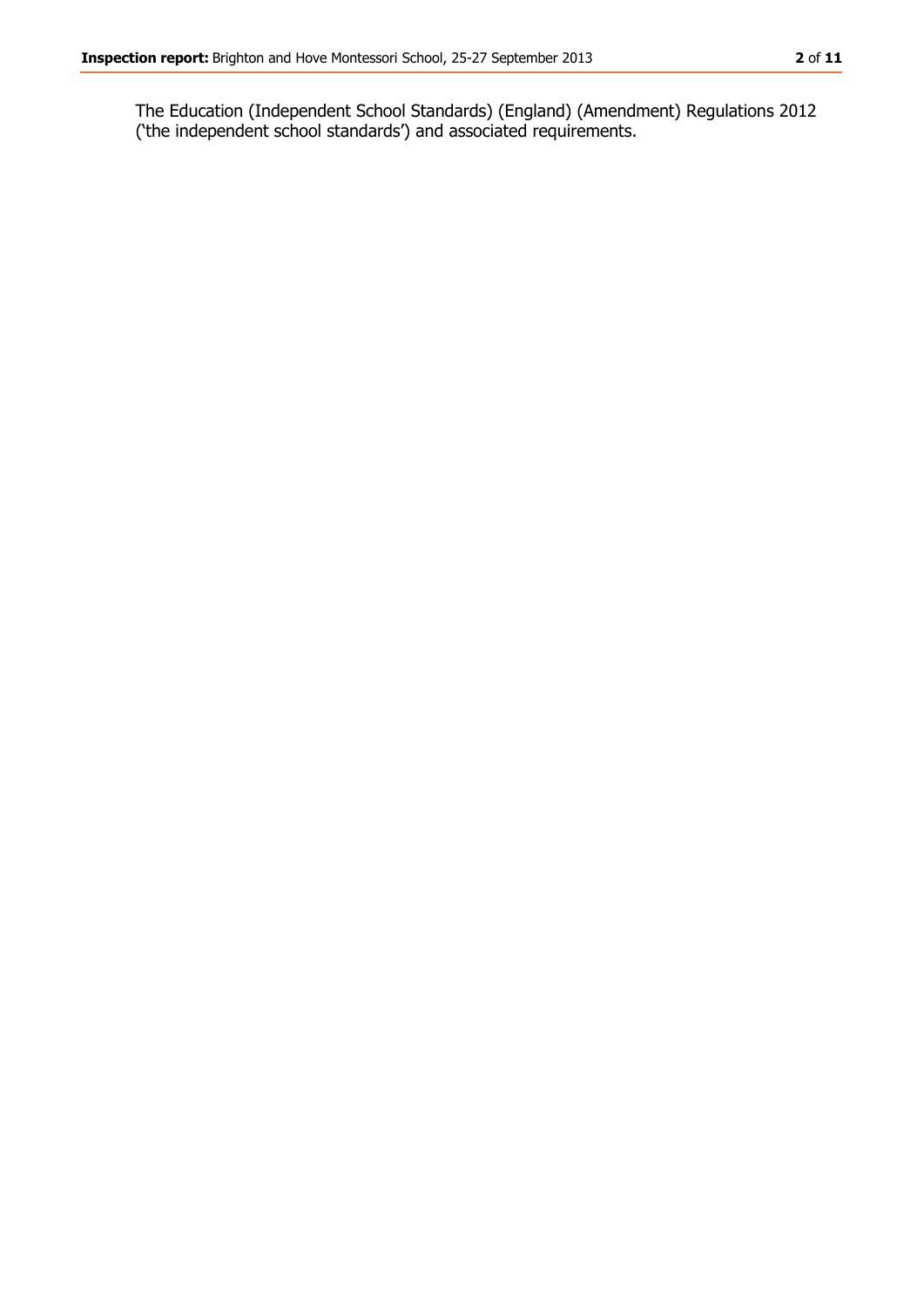## **Information about this inspection**

- The school was given one day's notice of inspection.
- A total of 11 part-lessons, 'learning sessions' and other activities were seen and two teachers were seen teaching. Individual pupils were heard to read and pupils' work and activities were scrutinised.
- Informal discussions were held with individual pupils, the head teacher and other staff.
- School policies and procedures were reviewed, including the procedures to safeguard pupils. Three members of staff answered the Ofsted's questionnaire, 12 parents and carers provided opinions on Ofsted's Parent View website and seven parents spoke to the inspector.

## **Inspection team**

Wendy Forbes, Lead inspector **Additional Inspector**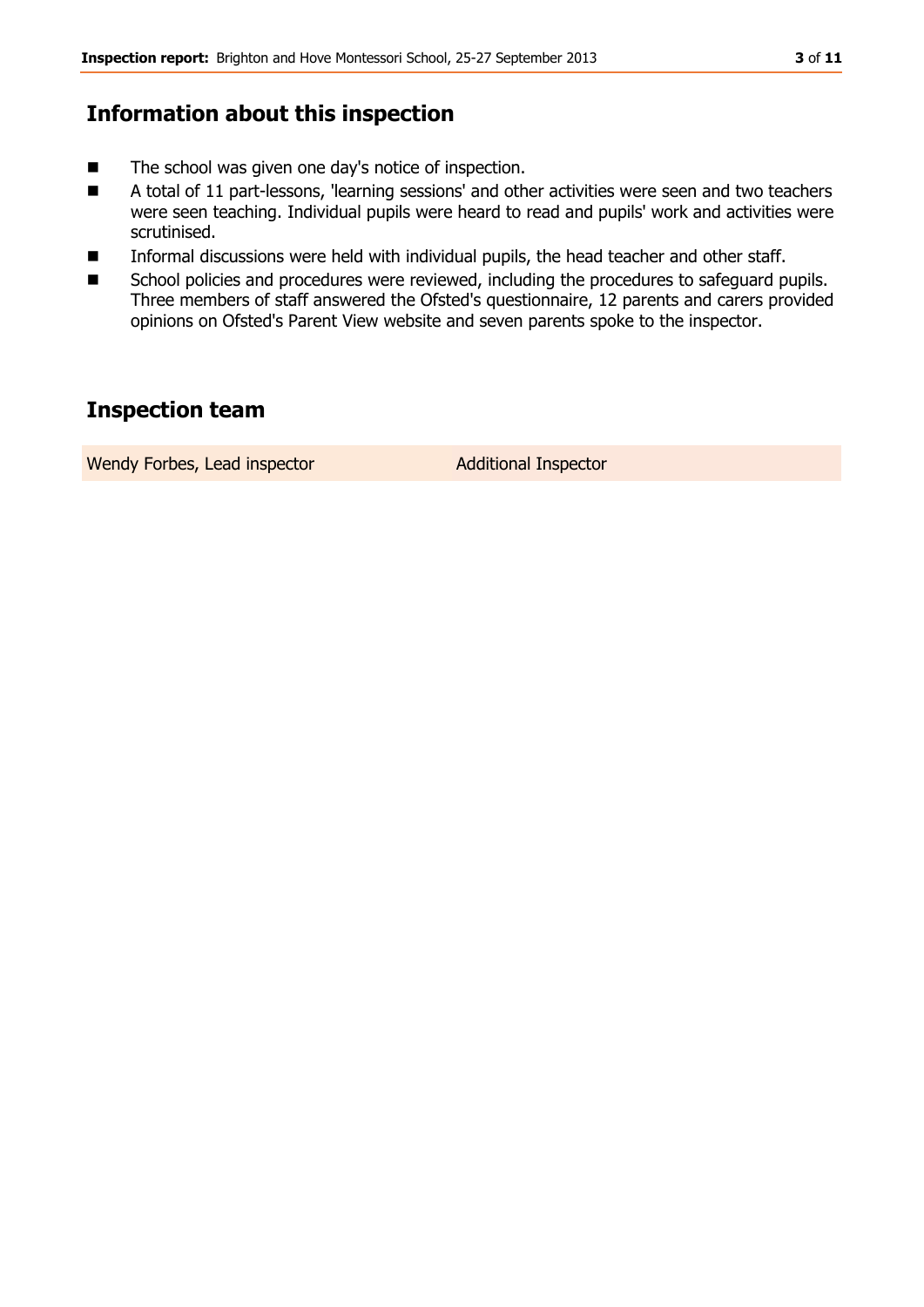# **Full report**

## **Information about this school**

- The school is a Montessori independent non-selective, mixed day school for pupils aged three to 11 years. Located in the residential Five Ways area in the City of Brighton, the school is situated in a converted Victorian house.
- The school originally opened in 1985. In September 2011 it reduced in size. There are currently 25 pupils on roll aged from three to 10 years in the main school. All but one child who currently attend the school are aged between three and six years. The school shares the building with its Montessori pre-school for two-year old children, which was not inspected on this occasion. Together, the school and pre-school are registered for a total of 32 pupils and children.
- One pupil has a statement of special educational needs.
- There is a very small number of pupils who are disabled or who have special educational needs who do not have statements.
- There are very few pupils who speak English as an additional language.
- The school uses additional facilities, including the local park for physical education and Brighton and Hove Council's Forest School Out-reach facilities.
- The school provides before- and after-school child care facilities for those who attend the school and a few pupils from other local schools. This was not part of this school inspection.
- Since the last inspection there have been a significant number of staffing changes. In an effort to provided continuity to learning during this interim period the head teacher has covered many of these staff absences personally.
- The school's previous light-touch inspection was in June 2010. There was an interim monitoring inspection in November 2010.

## **What does the school need to do to improve further?**

- **IMPROVE THE STREET IMPROVE THE SUPPORT STREET IM** make good progress **notify** in the support of the support of the support of that all make good progress in their learning by:
	- ensuring that pupils are always provided with, or able to select activities that motivate and challenge them
	- ensuring all adults who support pupils to learn are actively engaged in helping them
	- providing more help for pupils whose handwriting and presentation work are not as good as it might be
	- ensuring that phonics is well used to help pupils, particularly those at the early stages of reading to do so competently.
- **E** Ensure leadership and management are more effective and robust by:
	- making sure there are planned opportunities to monitor the quality of teaching
	- regularly analysing and sharing with staff, information about how well pupils are doing
	- reviewing and updating the school's improvement plan so there is a clear picture of what needs to be improved and how
	- providing opportunities for staff to update their knowledge and understanding of phonics.

#### **The school must meet the following independent school standards**:

Provide accommodation for the medical examination and treatment of pupils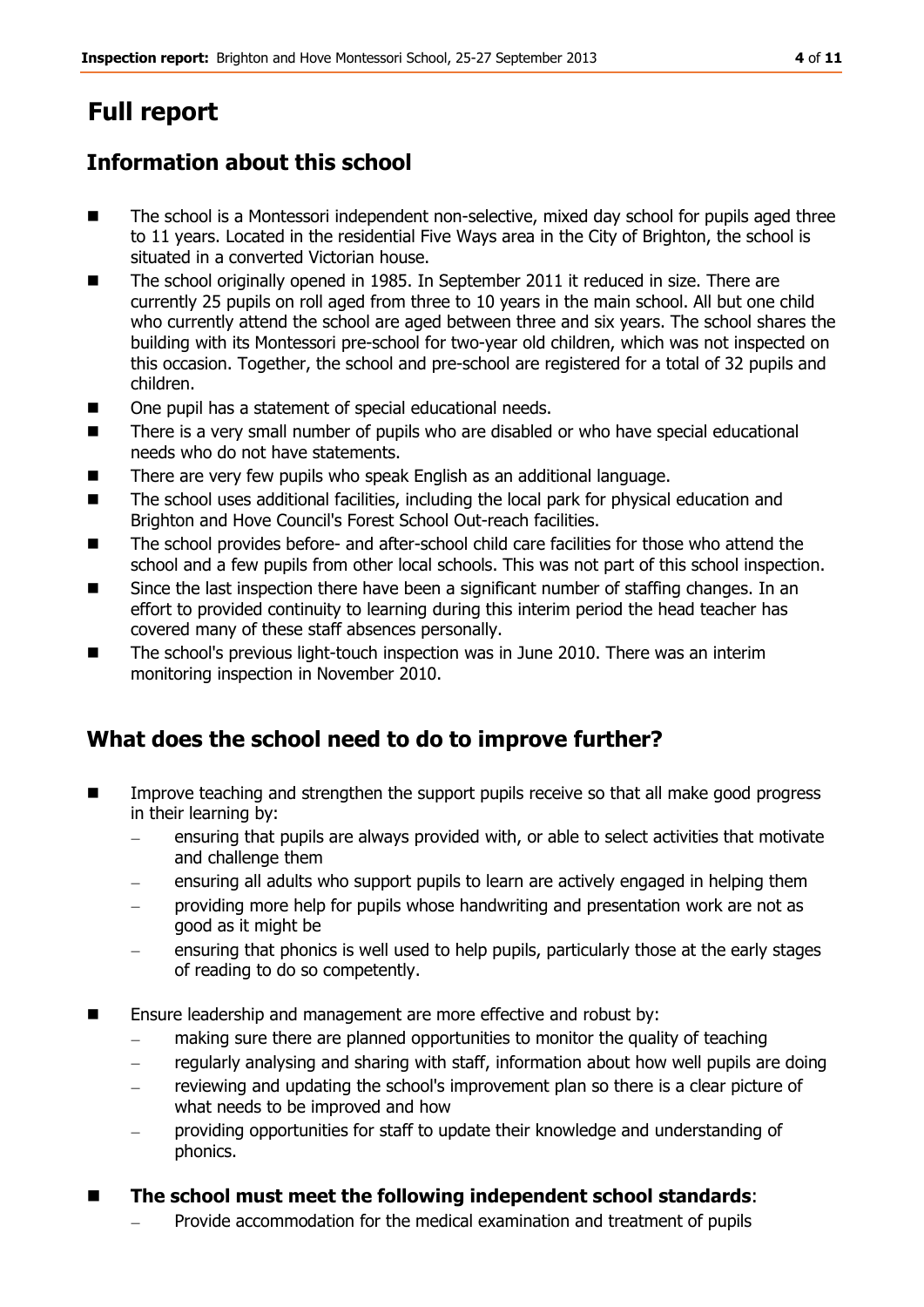#### $(paragraph 23B(1)(a))$

- Modify current accommodation for the short-term care of sick and injured pupils to include somewhere for pupils to lie down (paragraph 23B(1)(b)).
- Update the school prospectus with the name, address and contact details of the proprietor both in term time and during holidays (paragraph 24(1)(a)).
- Make available to parents information about the school's policy and procedures on exclusions; English as an additional language; spiritual, moral, social and cultural development; health and safety, including educational visits; promotion of good behaviour; the number of staff employed at the school, including temporary staff and a summary of their qualifications; (paragraph 24(1)(b)).
- Make the school's complaints procedure available to parents (paragraph 25(b)).

## **Inspection judgements**

#### **Pupils' achievement Adequate**

Pupils' achievement is adequate because teaching is adequate. Pupils are not always encouraged to select the most challenging range of learning activities. This means that the pace of learning is sometimes slower than it might otherwise be with some pupils not making the progress of which they are capable.

Information gathered by the school about how well pupils are achieving indicates learning and development are in line with those seen nationally by the end of the Early Years Foundation Stage. Standards are sometimes higher than this, particularly in communication skills. The standards of most other pupils across the rest of the school in literacy and numeracy are similar to those seen nationally and sometimes higher, particularly in reading, speaking and listening.

The very small number of pupils who have special educational needs make better progress than their peers, because of the carefully planned activities and individual support they receive. The very few pupils whose first language is not English become more confident and fluent reasonably soon after starting school. This is because of the care and time taken to build their confidence and make them feel part of the school.

Handwriting and presentation in most subjects are generally good but are not always so. Phonics, which is the breaking down of words into sounds to help with reading, is generally used effectively. As a result most pupils are beginning to read well with some reading slightly above standards of similar-aged pupils in other schools. Those pupils who the inspector heard read were fluent, confident and enjoyed their stories or non-fiction writing. However, occasionally errors made by some pupils in sounding out letters and sounds are not always corrected quickly enough by adults, which can sometimes slow the progress of a few at the early stages of reading.

#### **Pupils' behaviour and personal development Good**

Pupils' behaviour and personal development are good and have improved since the last inspection. The most significant feature is pupils' growing confidence as they spend time in the school. Pupils quickly become eager participants in their learning and increasingly ready to ask questions and give opinions. A major reason for this is the school's Montessori approach, which places emphasis on pupils making decisions for themselves. Most pupils behave well in class, around the school and in the street as they walk to the local park for physical activities. There are few occasions when pupils annoy or interfere with another pupil in some way, but adults deal with these very quickly should they occur by bringing pupils together to understand what has happened. Pupils confirm there is no bullying. There is a good understanding of what constitutes bullying. The support for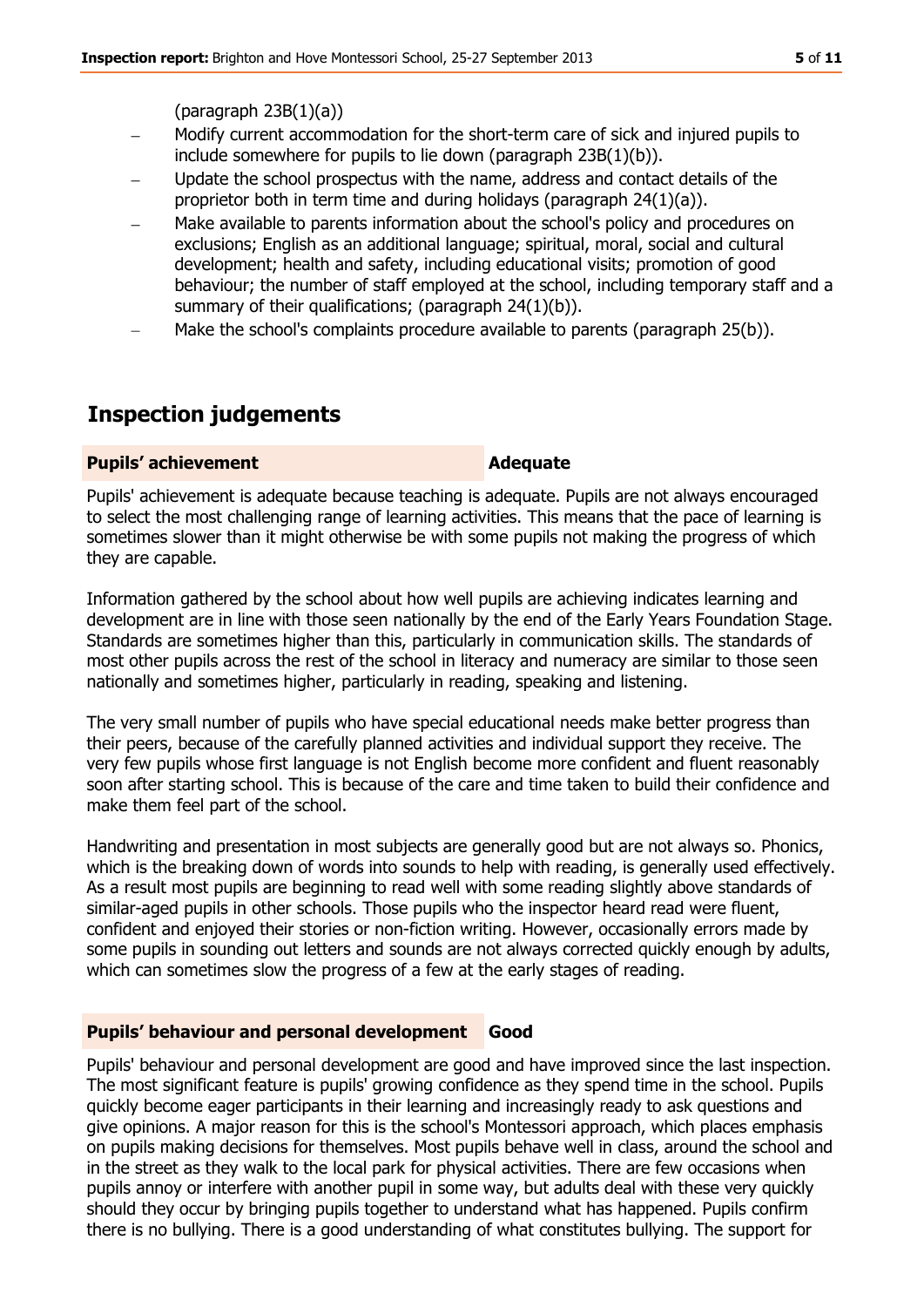pupils' spiritual, moral, social and cultural development is good overall. Pupils are tolerant of each other.

The school's emphasis on developing a caring, valuing ethos ensures pupils with different nationalities and backgrounds play and work together happily. They are beginning to look at the wider world outside school. Pupils in the Elementary class have recently been finding out about different countries and beginning to discuss social aspects. Cultural development is encouraged by visits to places such as a Buddhist temple. There are opportunities to learn about public institutions in England through, for example, visits by the police and fire and rescue services. Religious, political and similar issues are presented to pupils in a balanced way.

Pupils' personal development is not outstanding because, although pupils are keen to learn and enjoy, there are times when they are not always actively engaged in their learning, occasionally sitting passively listening to adults or wandering around learning areas without purpose. Pupils, particularly older ones enjoy opportunities to organise activities to develop their independence, planning a school trip or participating in a school event. Pupils have positive attitudes to learning reflected in their good attendance.

#### **Quality of teaching <b>Adequate Adequate**

The quality of teaching is adequate; some is better, although it is not yet good enough to promote good achievement. This, and some less well-focused learning support sometimes limits pupils' opportunities to do better. A few activities focus on what will be done rather than what will be achieved. Sometimes errors in learning, for example in developing phonic knowledge, go uncorrected. As a result progress is sometimes slower than it otherwise might be. However, the few pupils with additional needs and those who speak English as an additional language are catered for well. This is because these pupils are provided with individual support and activities which allow them to progress at an appropriate rate, building their confidence in their own ability to do well.

There is a well-planned Montessori curriculum combining well with the Early Years, and an appropriate range of resources, which pupils enjoy and which make a good contribution to their spiritual, moral, social and cultural development. In the Early Years Foundation Stage, children work co-operatively. Their social skills develop well and they are provided with opportunities to play and work both inside and outdoors. When good teaching was observed, teachers made sure that learning activities and the pace of learning is appropriate to help them progress well. An example of this was seen in the Children's House where children experienced the challenge of constructing a 'Binomial cube'. Children read happily together or enjoy time to work together sweeping-up or tidying up class areas.

However, throughout the school not all adults find the appropriate level to challenge pupils in their learning. Some pupils' progress over time is adequate. Learning has been affected by some disruption to learning over time through staff absence. However, the head teacher's sterling efforts to provide continuity in pupils' learning are helping to improve the quality of teaching and pupils' achievement.

#### **Quality of curriculum Good**

The quality of the curriculum is good. Most pupils say they enjoy school and the activities it offers and the independence it promotes. Morning activities are based on the Montessori curriculum which covers five main themes - 'the education of the senses'; 'exercises in practical life'; 'mathematics'; 'literacy' and 'culture'. Such themes cover the areas of learning required by the independent school regulations; for instance, the cultural element includes science, history and geography. These subjects also appear in themes; for example, the ability to interpret a graph is part of 'education of the senses'. In the Early Years Foundation Stage there is effective correlation between the Early Years and Montessori curriculum which is helping to improve achievement. The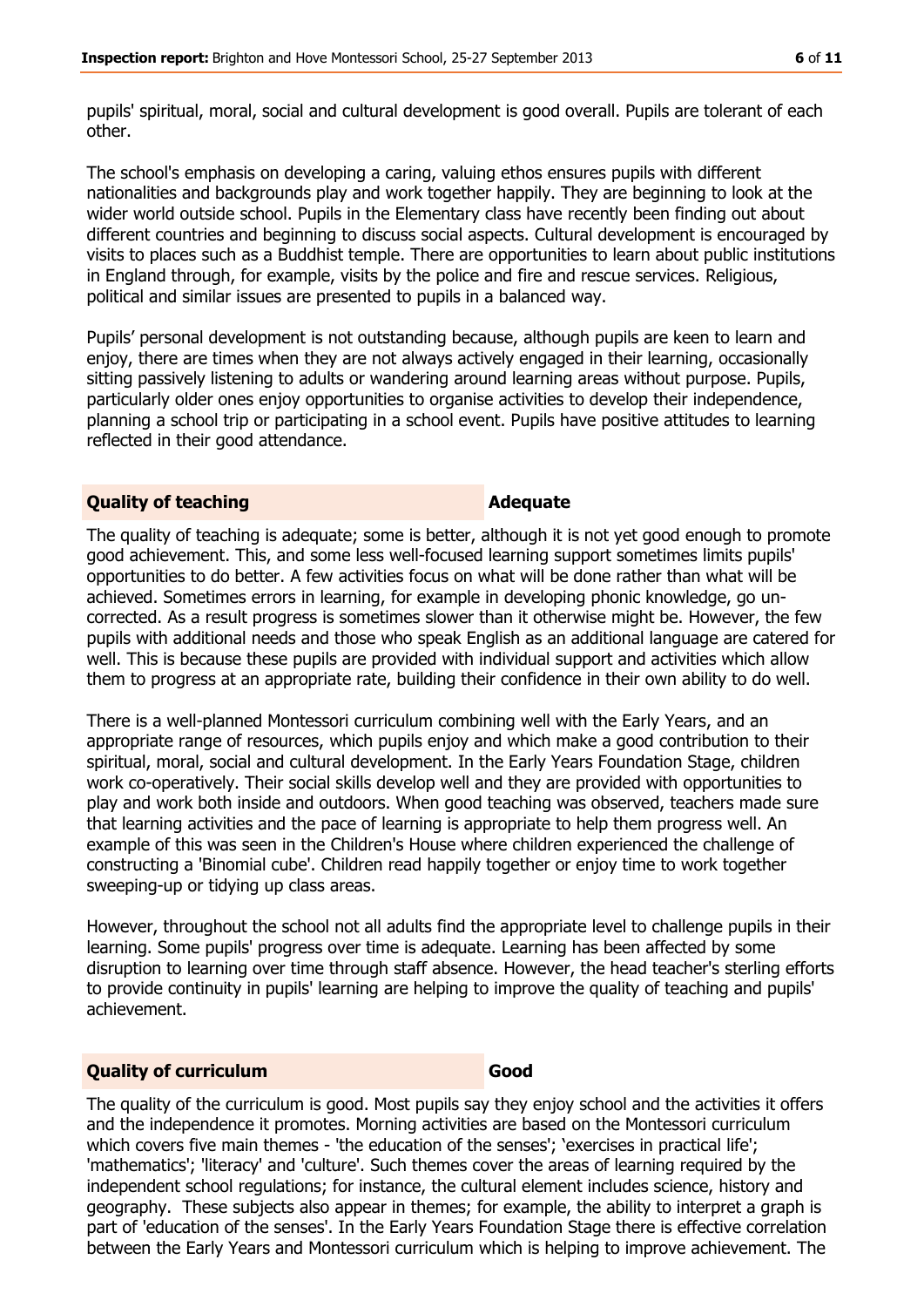development of communication, language, literacy and mathematics are given appropriate prominence. In the afternoons pupils are provided with an interesting range of opportunities to do projects on different themes such as the planned out-reach Forest School curriculum and there is also time for music, physical activities and French. This well-planned, interesting curriculum effectively supports pupils' personal development and encourages a love of learning. Before school, there is a breakfast club providing not only food but also an opportunity for pupils to do other activities. In the late afternoon, there is also an after-school club with a wide range of activities on offer, almost all of which are successfully chosen and undertaken by pupils with minimum adult intervention. These well-organised sessions help to develop pupils' social skills promote their independence.

#### **Pupils' welfare, health and safety <b>Good**

The quality of provision for pupils' welfare, health and safety is good overall. All regulations are met. An improvement since the last inspection. The school has a relevant range of policies, including those for child protection, behaviour, health and safety and anti-bullying. The broad content of these policies is good and the policies are understood by staff.

Recruitment procedures are effective and the results of checks on staff and others are correctly recorded in a single central register. Staff training in child protection is up-to-date as is staff training in first aid. Admission and attendance registers are completed correctly.

Risk assessment of the building is thorough, including daily checks by staff, regular checks by commercial companies and a fire safety check by the local authority. Risk assessments, including visits outside of school, are well-documented. Pupils are well supervised at all times, including when they visit local parks and out-reach centres.

Pupil having a growing awareness of how to stay healthy. This was well illustrated by a group of younger pupils who had no difficulty in sharing their thoughts about why it was important to eat fruit and vegetables, as they prepared their morning snacks. Pupils love playing on the excellent, albeit rather large outside play equipment and respond well to opportunities for physical activity in the nearby park.

#### **Leadership and management Adequate**

Leadership and management are adequate. It is not good because recent procedures to strengthen the quality of teaching have not yet brought about good achievement throughout the school. Improved systems for gathering information about how well pupils are doing have improved since the last inspection. Early Years and external consultants have supported the school well in establishing clear information-gathering systems and rationalising the Montessori and Early Years Foundation Stage curriculum as well as establishing how to improve the quality of teaching. A recently appointed co-ordinator has ensured that information about pupils' progress is now welldocumented helping to provide a clearer picture of achievement. However, these systems have yet to have a significant impact on teaching or pupils' achievement.

Since the last inspection the head teacher has worked tirelessly, with integrity and diligence to ensure the school meets almost all regulatory standards providing a safe and caring environment for the pupils. However, due to the pressures of staff absence, covered almost entirely by the head teacher, limited time has been available to observe lessons, analyse progress information or review improvement plans, limiting the school's capacity to improve in recent time. Indications are that this is improving.

Almost all regulations for independent schools are met. The school premises offer appropriate accommodation for pupils to be taught securely and safely. There is a dedicated medical room on the second floor. However there is no provision for pupils to lie down and there is no separate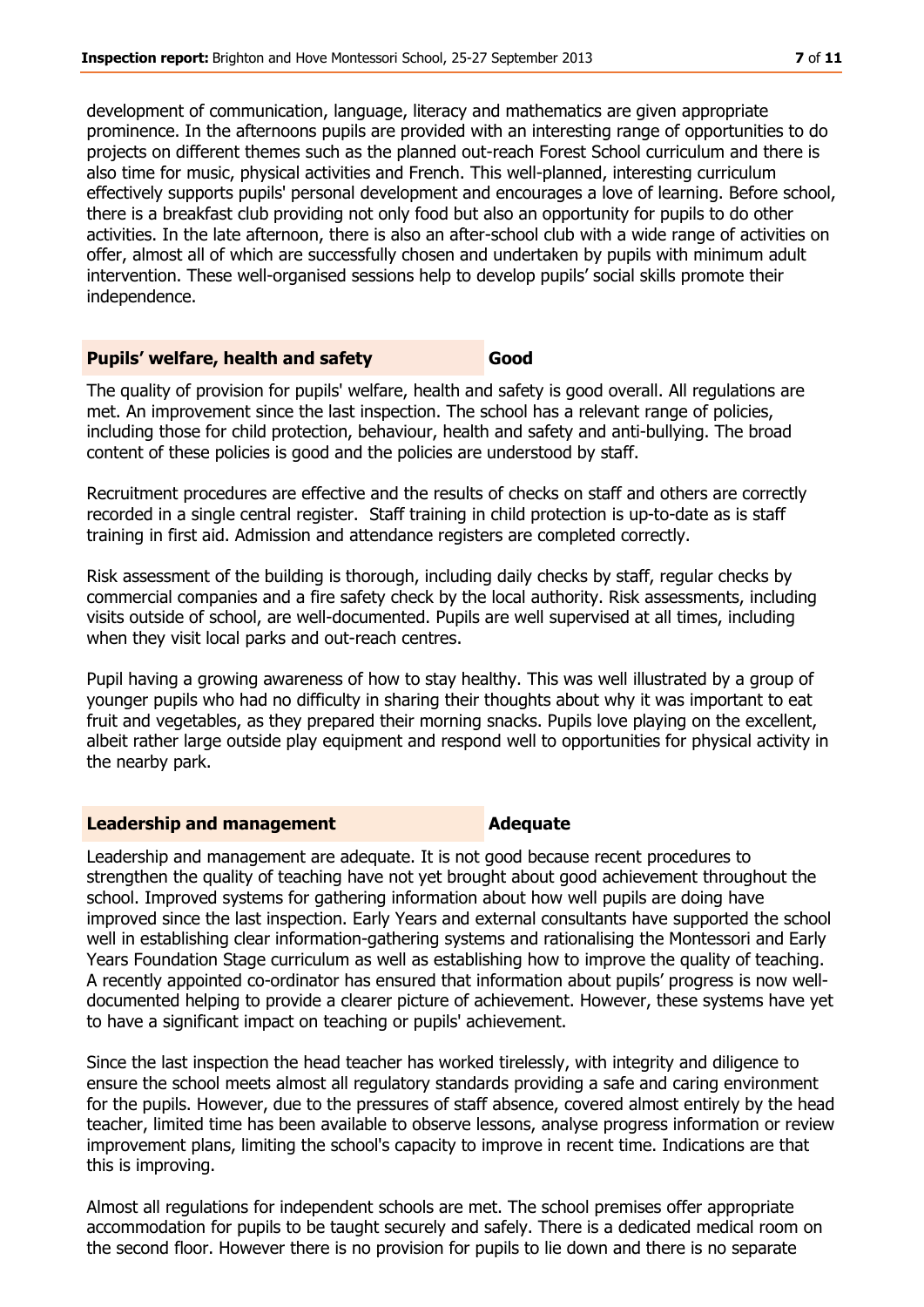provision for those who might need medical examination or treatment. Parents, carers and a local authority are provided with regular, appropriate reports on pupils' progress. The school documentation covers all required areas. However, it does not routinely make available to parents and carers some school policy documents and procedures including the complaints policy. Nor does it publish the number of staff employed at the school and provide a summary of their qualifications or the proprietor's out-of-hours contact information in the school's prospectus, as required.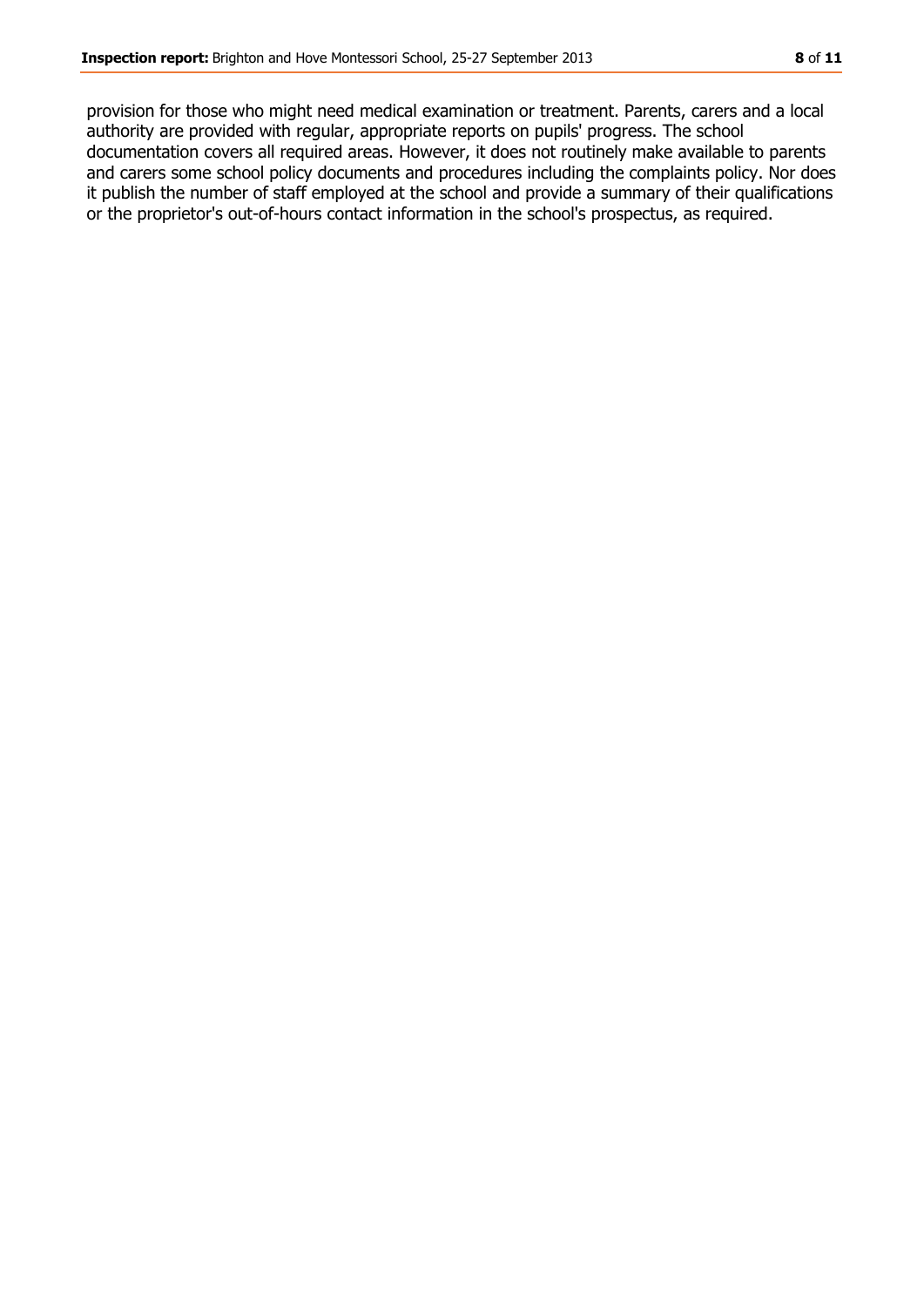## **What inspection judgements mean**

| <b>School</b> |                  |                                                                                                                |  |  |
|---------------|------------------|----------------------------------------------------------------------------------------------------------------|--|--|
| Grade         | <b>Judgement</b> | <b>Description</b>                                                                                             |  |  |
| Grade 1       | Outstanding      | A school which provides an exceptional quality of education and<br>significantly exceeds minimum requirements. |  |  |
| Grade 2       | Good             | A school which provides a high quality of education that exceeds<br>minimum requirements.                      |  |  |
| Grade 3       | Adequate         | A school which meets minimum requirements but needs to<br>improve the quality of education it provides.        |  |  |
| Grade 4       | Inadequate       | A school where minimum requirements are not met and/or the<br>quality of education has serious weaknesses.     |  |  |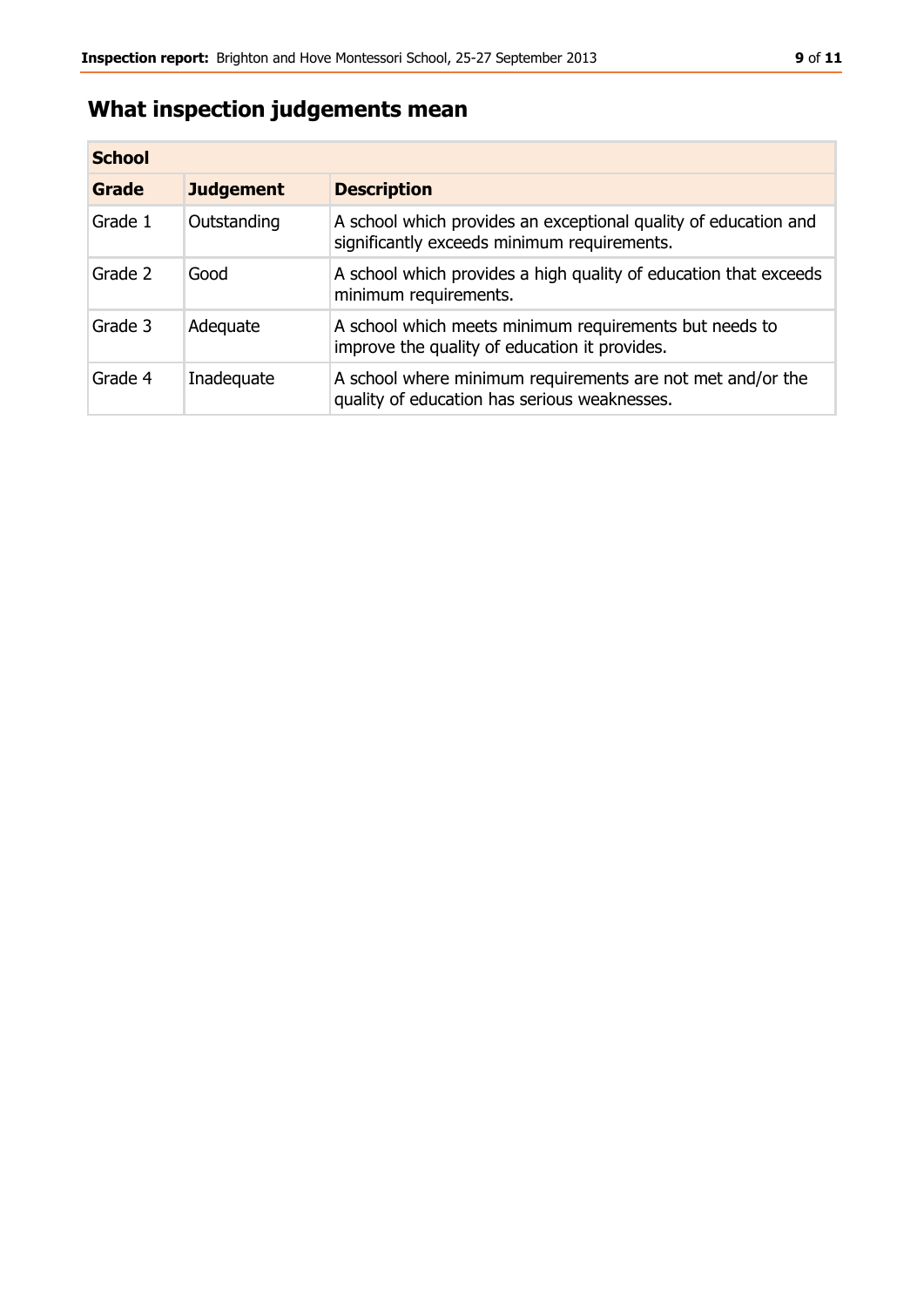## **School details**

| Unique reference number        | 133348   |
|--------------------------------|----------|
| <b>Inspection number</b>       | 422749   |
| <b>DfE</b> registration number | 846/6023 |

This inspection was carried out under section 162A of the Education Act 2002, as amended by schedule 8 of the Education Act 2005, the purpose of which is to advise the Secretary of State for Education about the school's suitability for continued registration as an independent school.

| <b>Type of school</b>               | Montessori Primary              |
|-------------------------------------|---------------------------------|
| <b>School status</b>                | <b>Independent School</b>       |
| <b>Age range of pupils</b>          | $3-11$ years                    |
| <b>Gender of pupils</b>             | Mixed                           |
| Number of pupils on the school roll | 25                              |
| <b>Number of part time pupils</b>   | 3                               |
| <b>Proprietor</b>                   | Daisy Cockburn                  |
| <b>Headteacher</b>                  | Daisy Cockburn                  |
| Date of previous school inspection  | 29 June 2010                    |
| <b>Annual fees (day pupils)</b>     | £6,450                          |
| <b>Telephone number</b>             | 01273 702485                    |
| <b>Fax number</b>                   | 01273 702485                    |
| <b>Email address</b>                | info@brighton-montessori.org.uk |